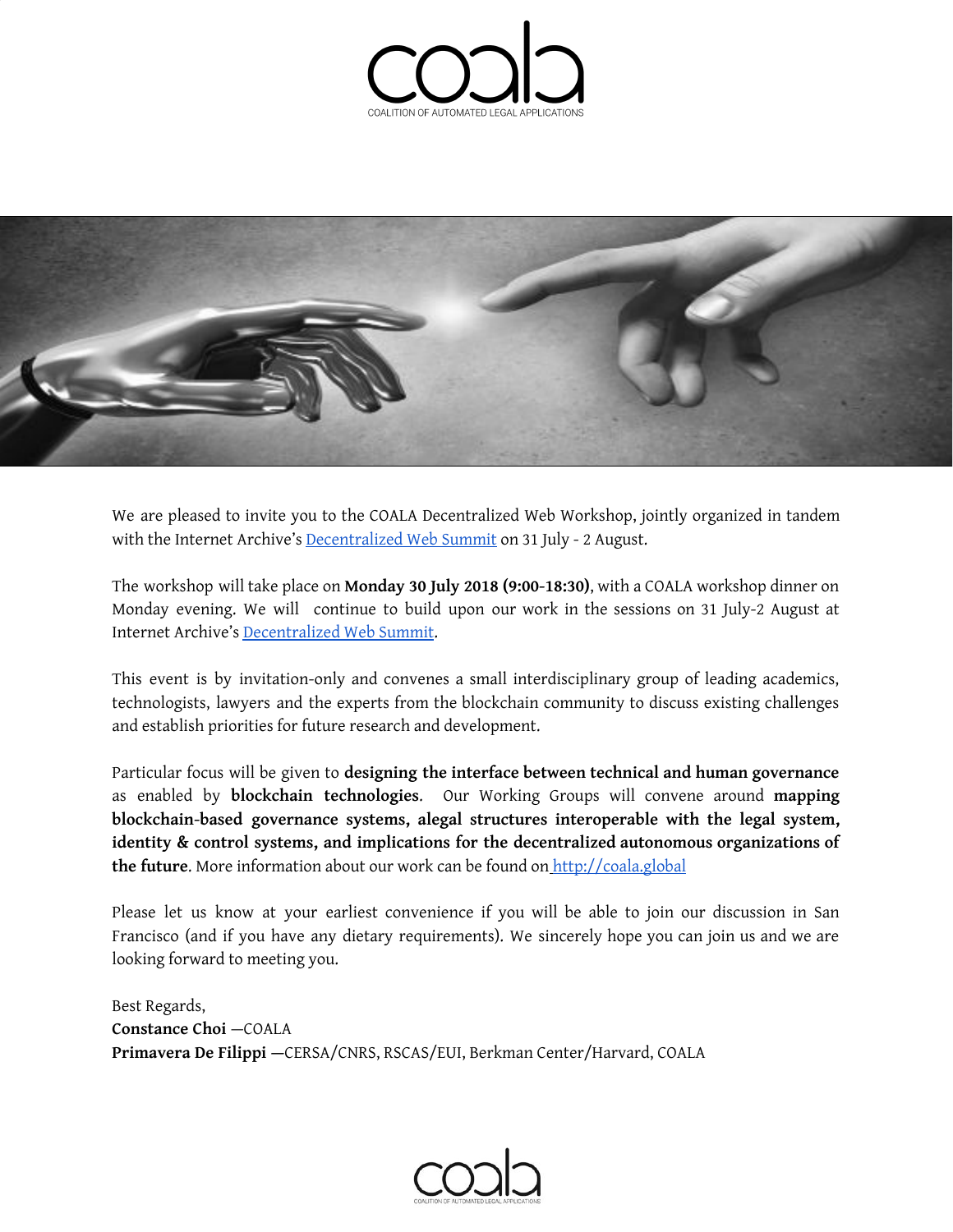## **BL=CKCHAIN** WURKSH=PS

**Venue: EFF Headquarters 815 Eddy Street San Francisco, CA**

| Location: EFF Headquarters<br>San Francisco, CA<br>Monday, 30 July 2018 |                                                               |
|-------------------------------------------------------------------------|---------------------------------------------------------------|
| $09:30 - 10:00$                                                         | <b>Breakfast</b>                                              |
| $10:00 - 10:10$                                                         | Welcome and Introductions                                     |
| $10:10 - 10:20$                                                         | Presentation of the Alegality Working Group + Q&A             |
| $10:20 - 10:30$                                                         | Presentation of the Blockchain Governance Working Group + Q&A |
| $10:30 - 10:40$                                                         | Presentation of the Identity & Privacy Working Group + Q&A    |
| $10:40 - 10:50$                                                         | Presentation of the Intellectual Property Working Group + Q&A |
| $10:50 - 13:00$                                                         | <b>Break-out into working groups</b>                          |
| $13:00 - 14:00$                                                         | Lunch                                                         |
| $14:00 - 16:00$                                                         | <b>Break-out into working groups</b>                          |
| $16:00 - 16:30$                                                         | Afternoon Break                                               |
| $16:30 - 17:30$                                                         | <b>Restitution of Working Groups</b>                          |
| $17:30 - 18:00$                                                         | Roadmap and research priorities for the future                |

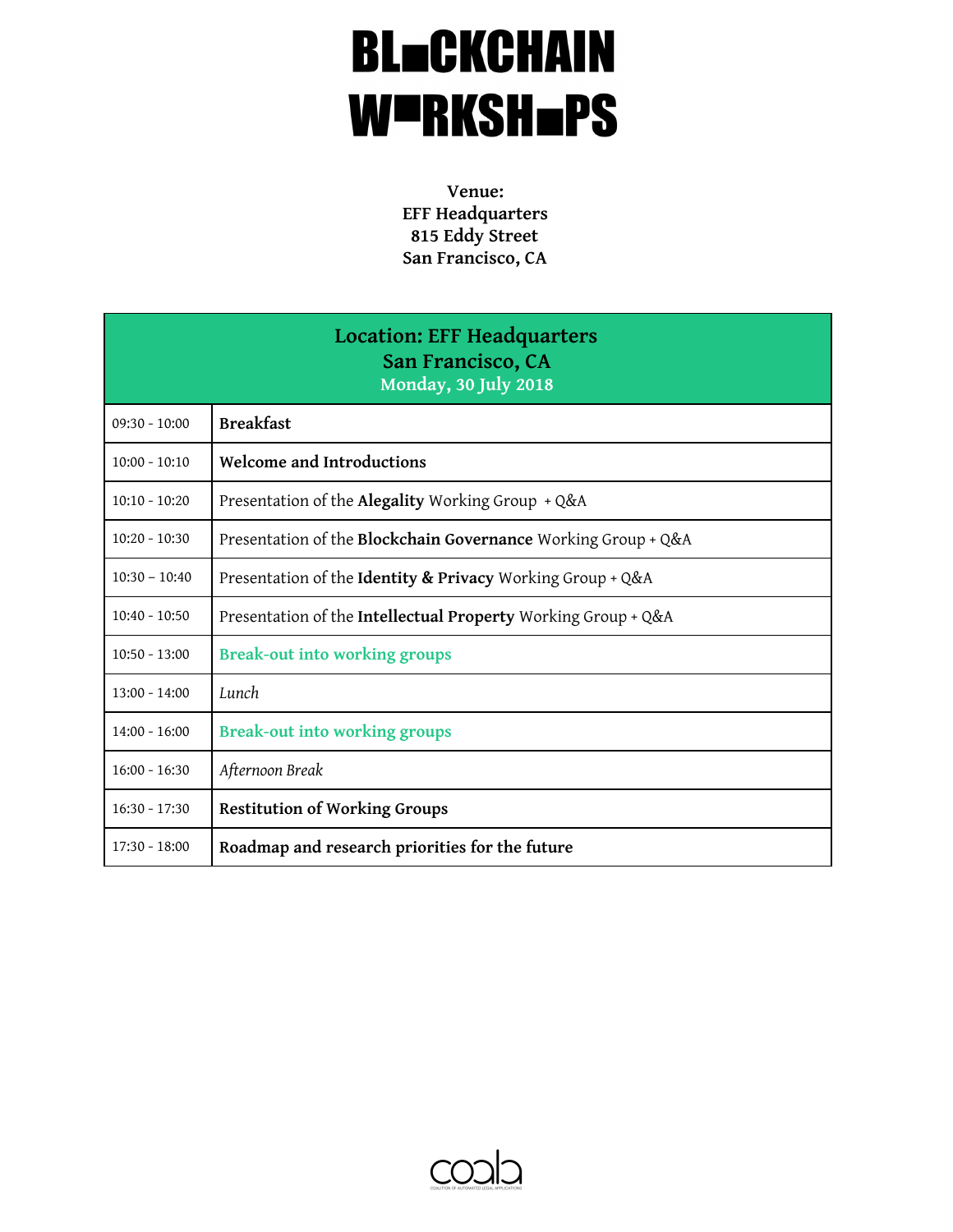## WORKING GROUPS

## **1. Alegality**

This group will look at the challenges faced by traditional organizations, institutions and jurisdictions when trying to interact with decentralized networks and autonomous blockchain-based code. It will explore the distinction between the 'rule of code' and the 'rule of law' : what is the interplay between these two types of regulation? Can one overtake the other? And how can they be designed to work in syntony with one another. The group will try to device techno-legal mechanisms to facilitate the interactions of blockchain-based system with the physical world, in accordance with the regulatory frameworks of the different jurisdictions.

#### **Expected Outcome:**

- **●** Identification of current discrepancies between the rule of code and the rule of law
- **●** Potential solutions to reduce the friction between these two types of regulations

- Primavera De Filippi
- Maria Gomez
- Chris Wray
- Fennie Wang
- Anja Blaj
- *○ Carla Reyes (remote)*

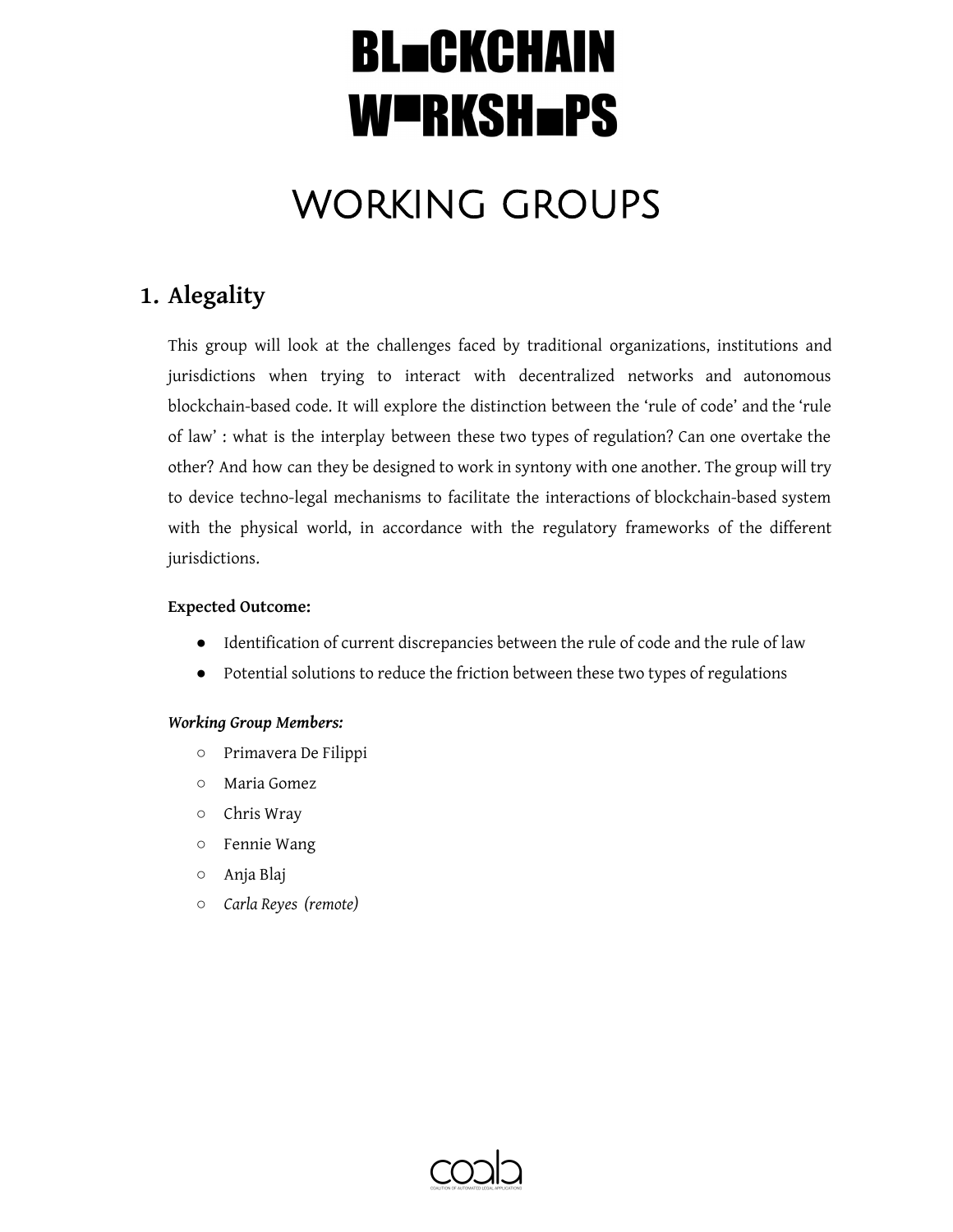### **2. Blockchain Governance**

### **2.a Governance** *of* **the infrastructure**

This group will investigate the mechanisms used to "regulate" or "govern" the deployment and operations of existing blockchain-based applications. It will explore current implementations of blockchain-based governance system, and investigate the pros and cons of on-chain vs off-chain governance systems.

#### **Expected Outcome:**

● Report on pros and cons of on-chain and off-chain governance, as well as issues of recentralization and "soft power"

#### *Working Group Members:*

- Kenny Rowe
- Quinn DuPont
- Tomislav Mamic
- Joseph Poon

### **2.b Governance** *by* **the Infrastructure**

This group will look at the governance systems developed thus far to support the operations of DAOs: from plutarchy, to futarchy, to the new types of meritocratic organizations that operate via a distributed reputation system and analyse their advantages and drawbacks, especially with regard to the risk of power concentration and re-intermediation.

#### **Expected Outcome:**

● Review of existing governance systems and analysis of their pros and cons in terms of decentralization, efficiency, and scalability

- Vienna L. Roy
- Iris Weizmann
- Luke Duncan
- Kei Kreutler

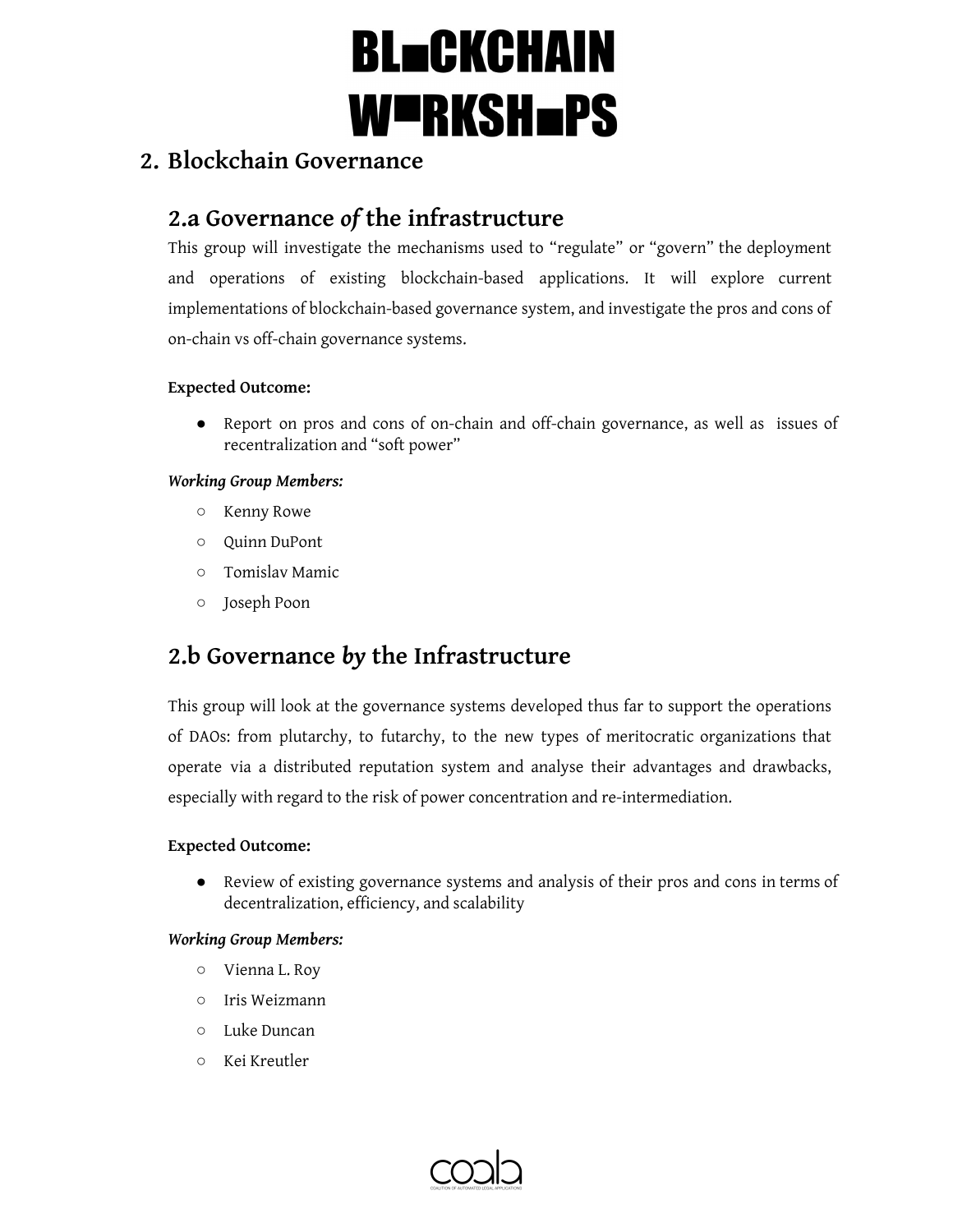### **3. Identity & Privacy**

This group will review different blockchain-based identity systems, including current credential management and access control systems. It will assess these projects against existing regulations and policies for identity verification, and privacy issues regarding digital authentication via traditional identity providers and blockchain-based identity systems. The group will focus on the challenges and risks of leveraging blockchain technology for identity solutions and the security and privacy considerations that may need to be taken into account during the conception and development of these technical solutions. Time permitting, it will elaborate a policy framework that contemplates (1) hard requirements mandated by law (2) policy analysis of tradeoffs between usability, individual privacy & systemic security; (3) best practices for the development and deployment of blockchain-based access control and credential management systems.

#### **Expected outcome:**

- Technical and legal analysis of existing credential management and access control systems : overview of privacy issues based on the system's architecture and analysis of the tradeoffs between usability, individual privacy, and systemic security.
- Time permitting, this group will articulate a policy framework that provides practical guidance for the development and deployment of blockchain-based credential management and access control systems for digital authentication.

- Greg McMullen
- Rick Dudley
- Joachim Lohkamp
- Constance Choi